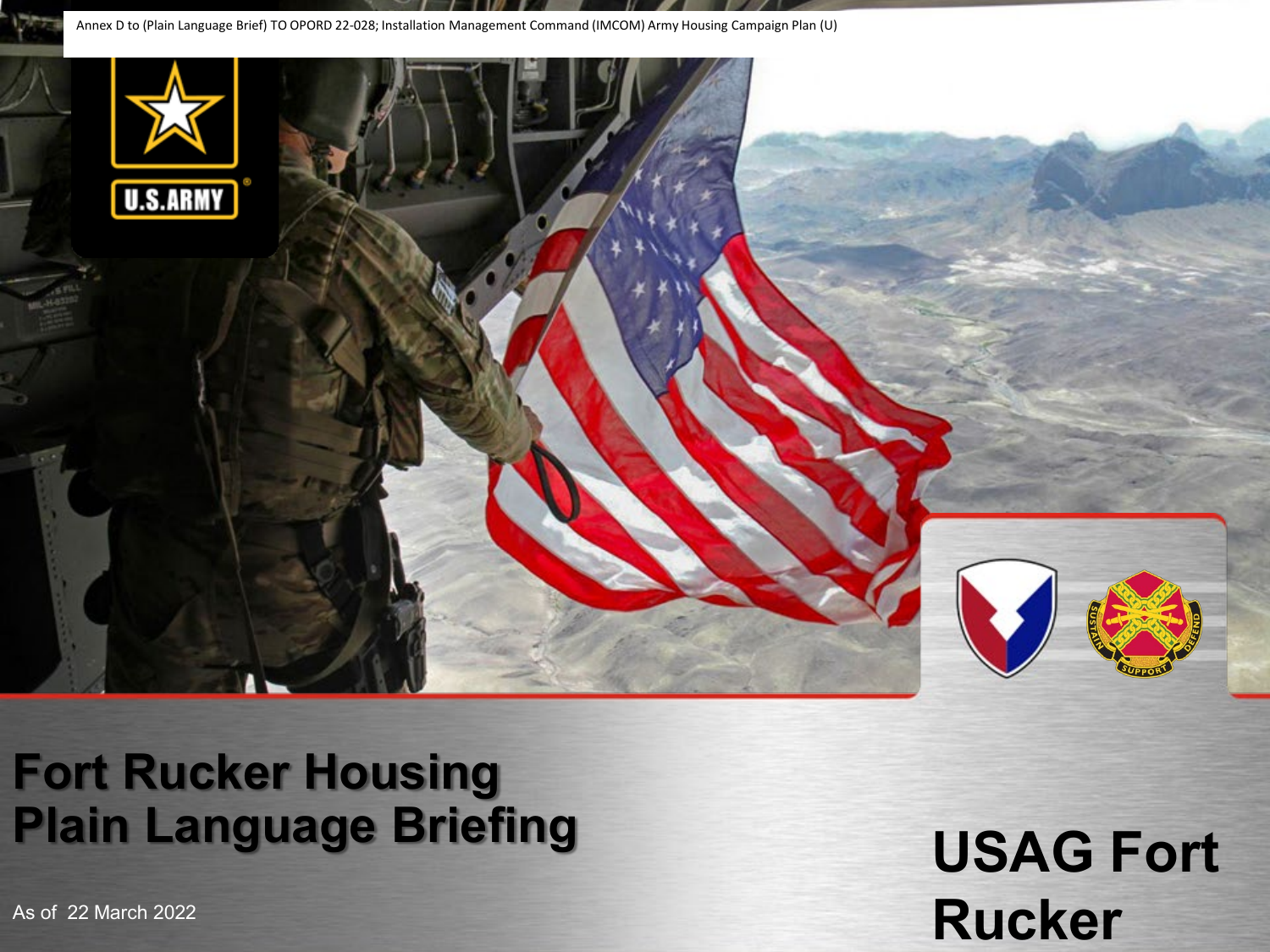

# Welcome to the Army Housing Office (AHO)

- The Fort Rucker Army Housing Office (AHO) staff are employed by the Army to assist Service Members and their Families with housing matters and advocate on their behalf with community partners/agencies both on and off the installation.
- **The Army Housing Officer reports directly to the Director, Public Works and garrison leadership.**
- The AHO provides oversight of the privatized project company managing on post housing and provides tenant/landlord dispute services for tenants.
- **The garrison Army Housing Office provides referral services for Service Members and Families that** reside or are seeking to reside off the installation.

#### **Garrison Leadership**

Garrison Commander: COL Robert Holcombe Garrison Command Sergeants Major: CSM Raymond Quitugua Garrison Deputy Garrison Commander/Manager: Chester Witkowski Military Housing Officer (AHO): Van Danford Army Housing Residential Communities Office: Paul Claybaugh

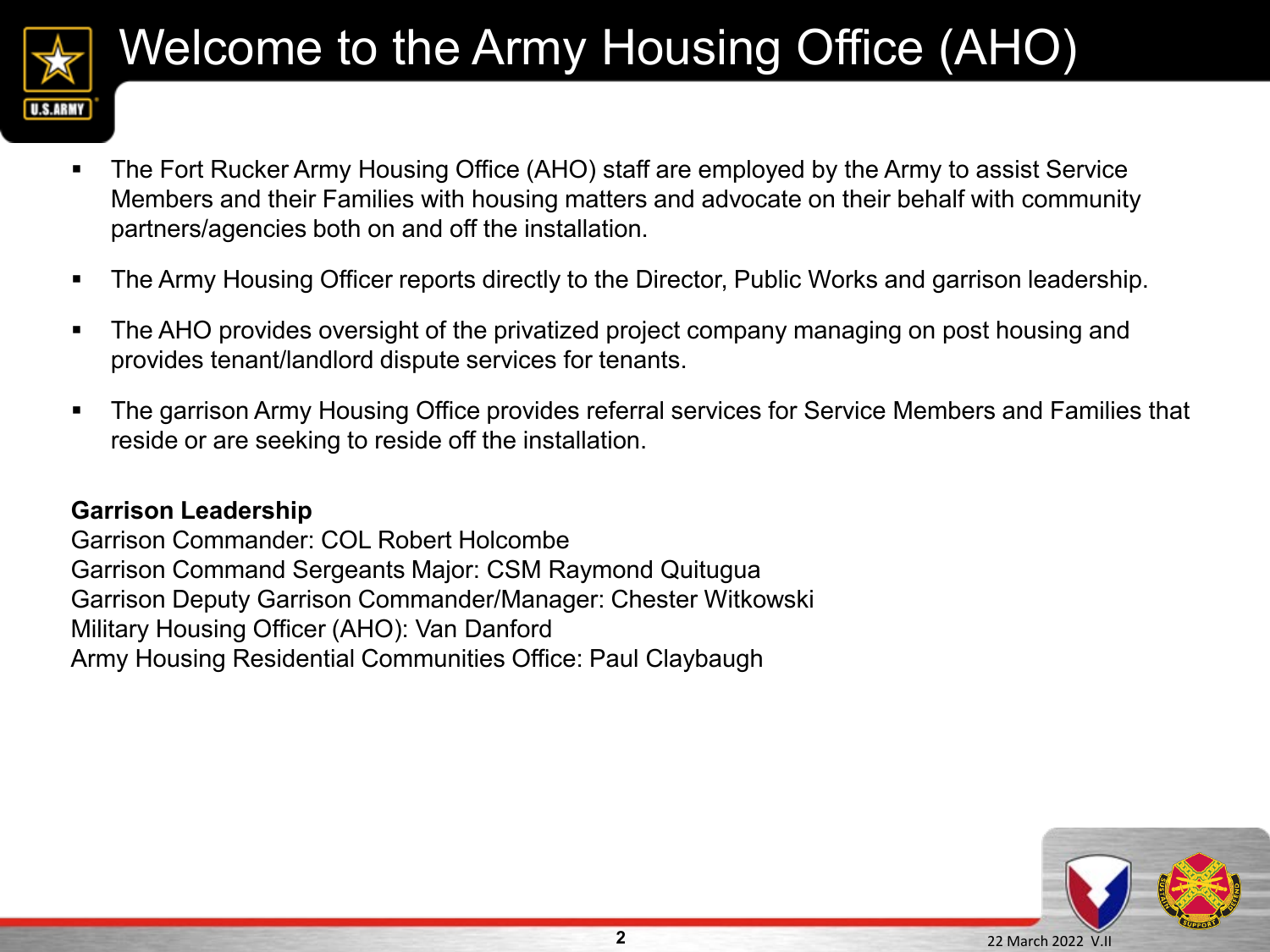

#### Privatized Housing Contacts

- Corvias Property Management is the privatized company that owns and manages the Family housing on this installation.
- Corvias is the private partner and managing member of Rucker Communities, LLC.
- Corvias is the property management company that manages the day to day operations of the privatized housing to include ensuring prompt and professional maintenance and repair, property concerns, and rent/billing issues. This is your landlord for privatized housing.

Corvias Contacts: Leasing Manager & Resident Manager: Jessica Cunningham Operations Director: Melissa Bryson Maintenance Manager: Stacey Wood / Dennis Deese

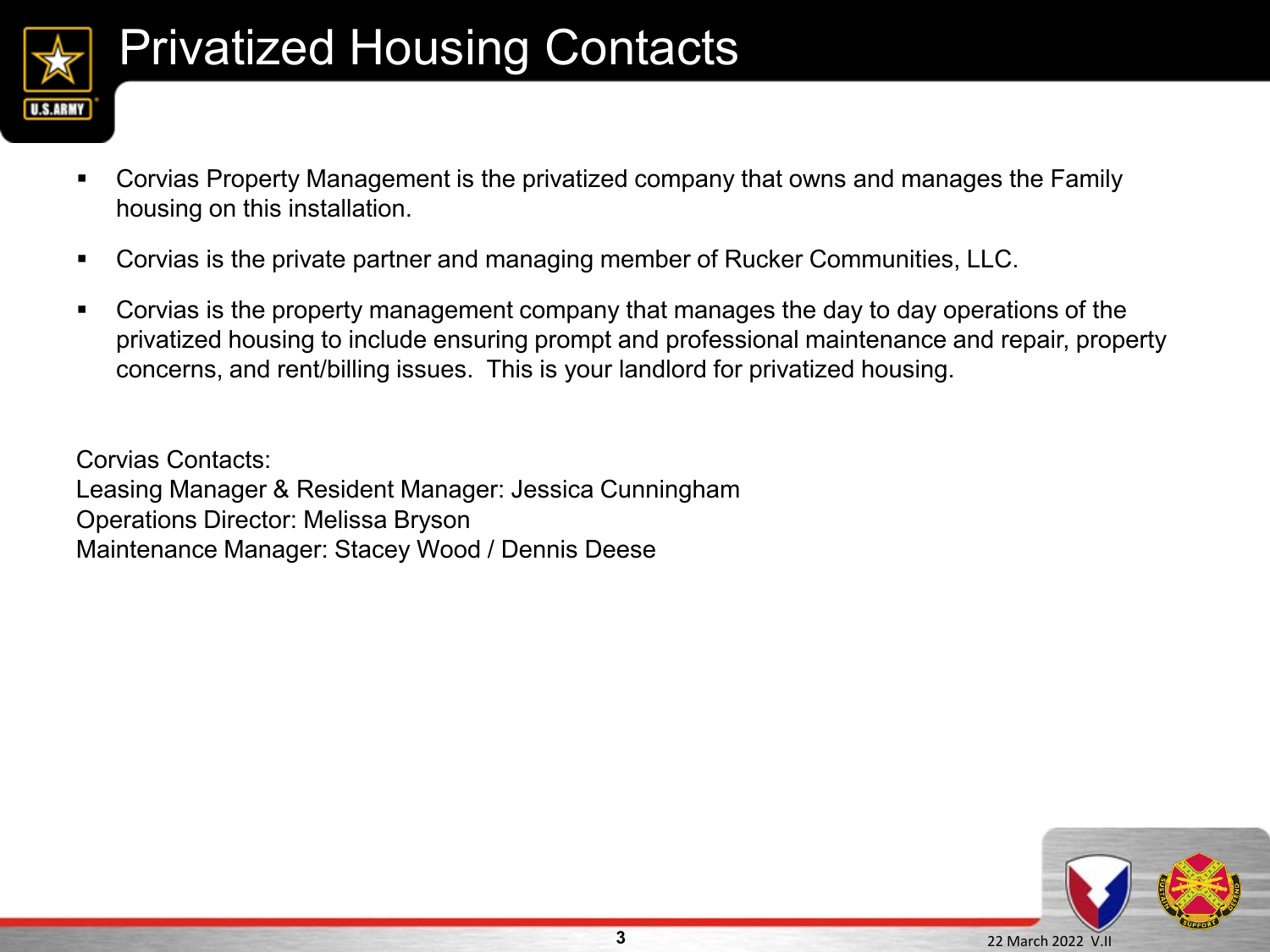

The Military Housing Privatization Initiative *Tenant Bill of Rights* requires the garrison AHO to provide a plain language brief presenting the facts on tenants' rights and responsibilities associated with tenancy of the housing unit to all residents of privatized housing prior to lease signing and again 30 days after movein on all rights and responsibilities.

"The Department of Defense is fully committed to ensuring that ensuring that associated with tenancy of the housing unit, including Military Housing Privatization Initiative (MHPI) housing projects provide our Nation's most valued resource-its military members and their families-safe, quality, well-maintained housing where our members and their families want and choose to live.

"The Department of Defense has issued all policy guidance necessary to implement prospectively all rights for military members and their families residing in privatized family and unaccompanied housing (Tenants) at all MHPI housing projects. However, as Congress recognized, retroactive application of the requirements at existing projects requires voluntary agreement by the respective MHPI company; the Department cannot unilaterally change the terms of the complex, public-private partnerships that established the MHOP housing projects. The Department of Defense has been seeking to secure voluntary agreements, and nearly all of the MHPI companies have agreed implement all 18 Tenant rights at their existing projects. The Department will continue to pursue agreements not yet reached. Tenants should contact their installation housing office to confirm the rights fully available to them."

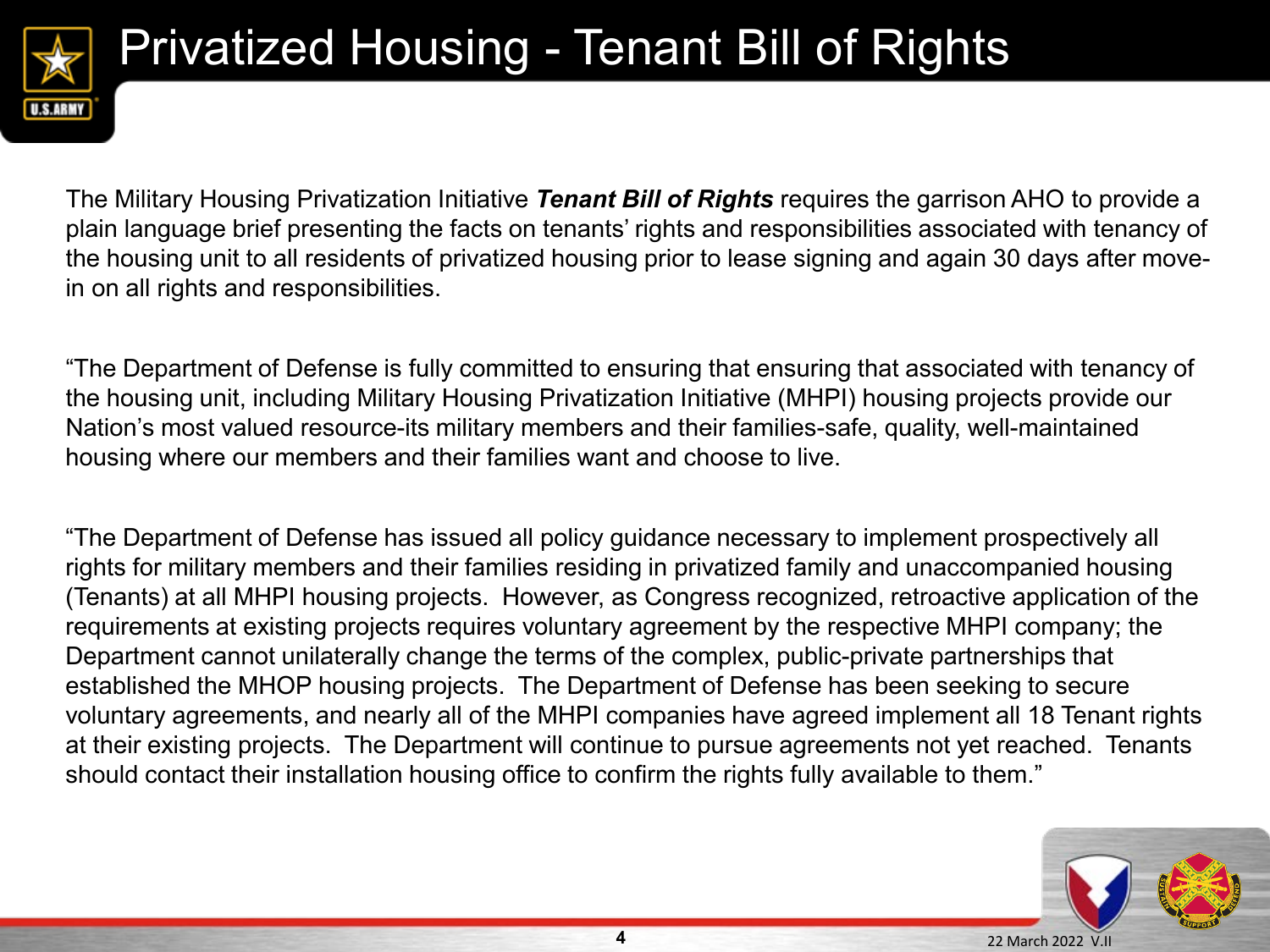

- **RIGHT 1:** You have the right to reside in a housing unit and a community that meets applicable health and environmental standards.
- **RIGHT 2:** You have the right to reside in a housing unit that has working fixtures, appliances, and utilities and to reside in a community with well-maintained common areas and amenity spaces.
- **RIGHT 3:** The right to be provided with a previous seven year maintenance history of the prospective housing unit within two business days after making request before signing a lease. A current Tenant who did not receive maintenance information before signing a lease has the right to receive such information within five business days after making the request.
- **RIGHT 4:** You have the right to a written lease with clearly defined rental terms to establish tenancy in a housing unit including any addendums and other regulations imposed by the Landlord regarding occupancy of the housing unit and use of common areas.
- **RIGHT 5:** The right to a plain-language briefing, before signing a lease and 30 days after movein, by the AHO on all rights and responsibilities associated with tenancy of the housing unit, including information regarding the existence of any additional fees authorized by the lease, any utilities payments, the procedures for submitting and tracking work orders, the identity of the Military Tenant Advocate, and the dispute resolution process.

**RIGHT 6**: You have the right to have sufficient time and opportunity to prepare and be present for move-in and move-out inspections, including an opportunity to obtain and complete necessary paperwork.

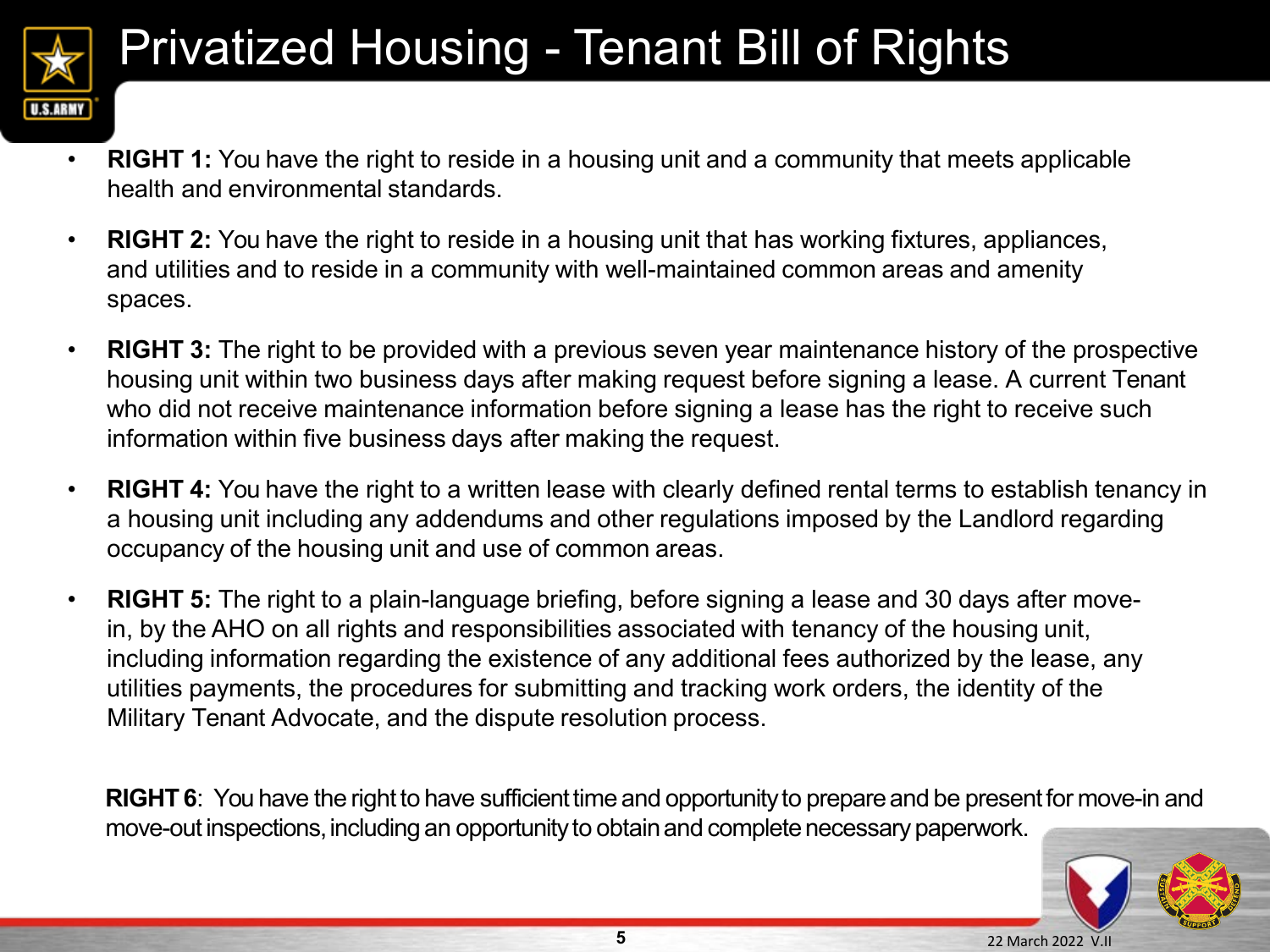

- **RIGHT 7:** You have the right to report inadequate housing standards or deficits in habitability of the housing unit to the Landlord, the chain of command, and Installation housing office without fear of reprisal or retaliation**.**
- **RIGHT 8:** You have the right to access a military tenant advocate or a military legal assistance attorney, through the AHO to assist in the preparation of requests to initiate a dispute resolution. This includes the ability to submit a request to withhold payments during the formal dispute resolution process.

 $\circ$  Tenants are required to attempt to resolve disputes informally either through an informal dispute resolution process or as identified in the tenant lease. If the dispute cannot be resolved informally a tenant may then file a request for formal dispute resolution

- **RIGHT 9:** The right to receive property management services provided by the Landlord that meet or exceed industry standards and that are performed by professionally and appropriately trained responsive and courteous customer service and maintenance staff.
- **RIGHT 10:** You have the right to have multiple, convenient methods to communicate directly with the Landlord maintenance staff, and to receive consistent, honest, accurate, straightforward and responsive communications

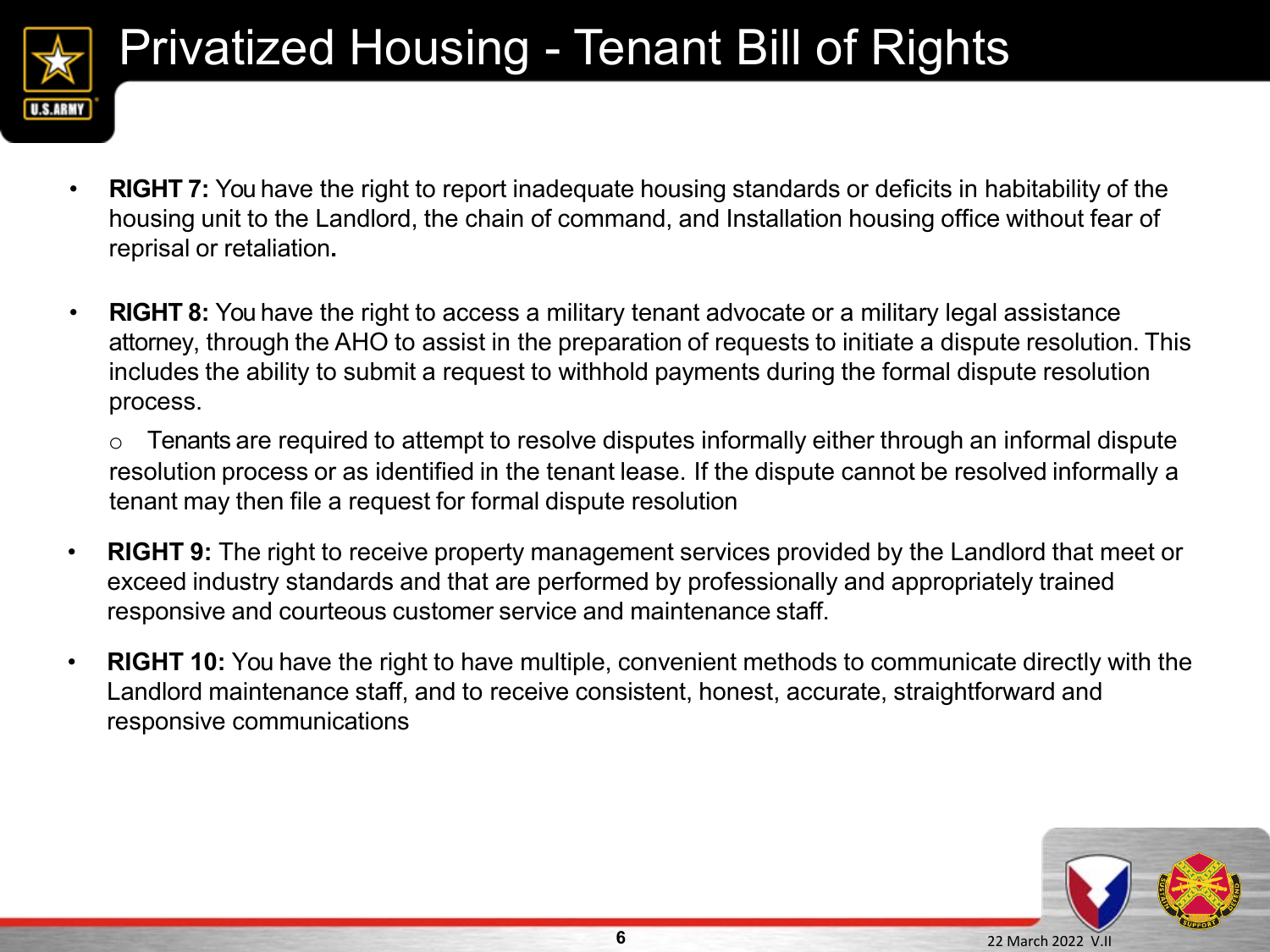

- **RIGHT 11:** You have the right to have access to an electronic work order system through which a tenant may request maintenance or repairs of a housing unit and track the progress of the work.
	- Maintenance Contact Information:
	- Corvias Property Management
	- 334-230-5128
	- https://rucker.corviaspm.com/residents https://www.residentportal.com
- **RIGHT 12:** You have the right to prompt and professional maintenance and repair, to be informed of the required time frame for maintenance and repairs when a maintenance request is submitted and when maintenance or repairs are necessary to ensure habitability of a housing unit, to prompt relocation into suitable lodging or other housing at no cost to the tenant until the maintenance or repairs are completed.
- **RIGHT 13:** You have the right to receive advice from military legal assistance on procedures involving mechanisms for resolving disputes with the property management company or property manager to include mediation, arbitration, and filing claims against the Landlord.
	- o Installation legal office : 334-255-2547, Bldg. 5700, Suite 320, Fort Rucker, AL

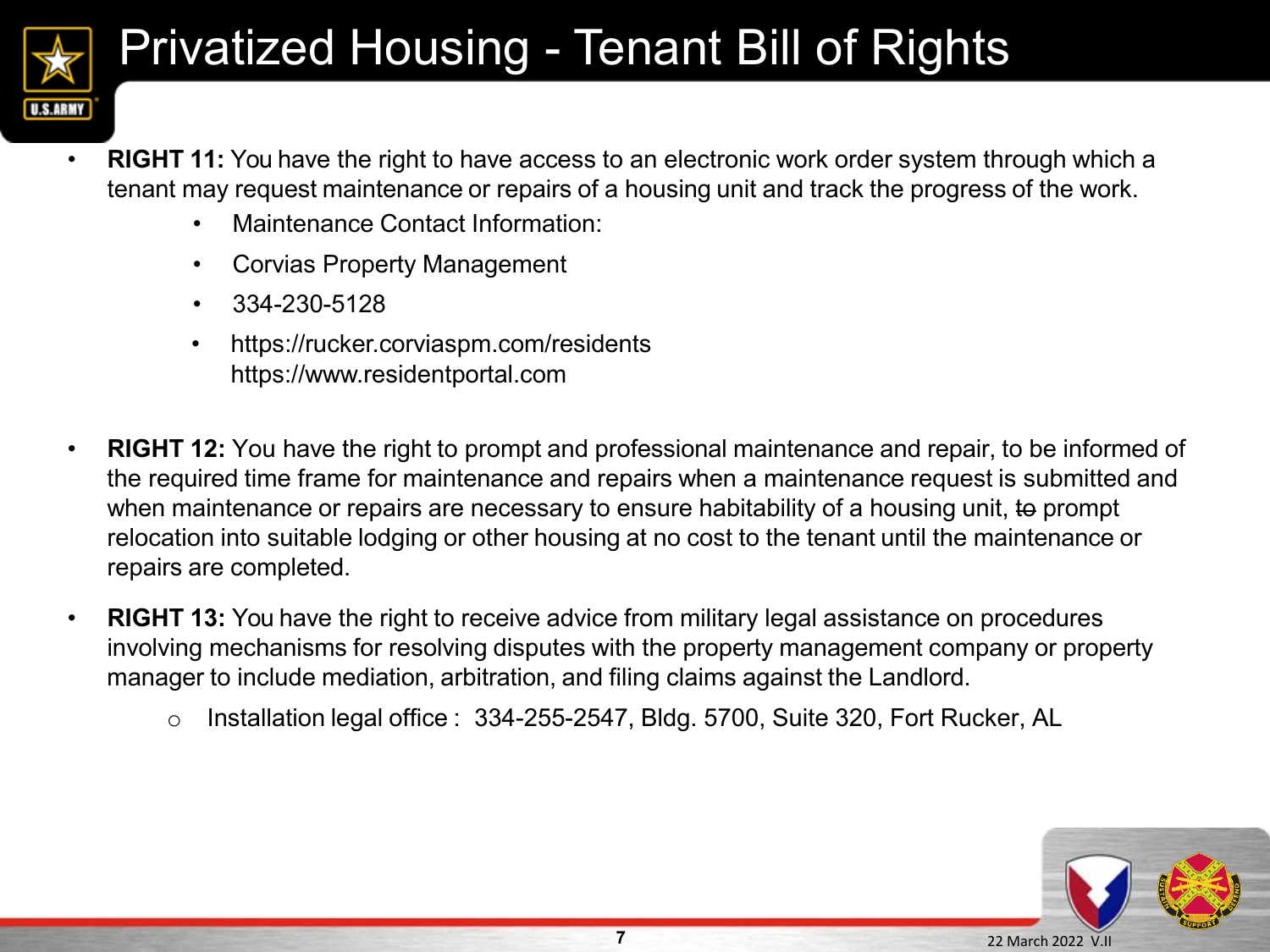

- **RIGHT 14:** The right to enter into a dispute resolution process should all other methods be exhausted and, in which case, a decision in favor of the tenant may include a reduction in rent or an amount to be reimbursed or credited to the tenant.
- **RIGHT 15:** The right to have your basic allowance housing payments segregated and held in escrow, with approval of a designated commander, and not used by the property owner, property manager, or landlord pending completion of the dispute resolution process.
- **RIGHT 16:** The right to have reasonable advance notice of any entrance by the Landlord, Installation housing staff, or chain of command into the housing unit of no less than 24 hours, except in the case of an emergency or abandonment of the housing unit.
- **RIGHT 17:** The right to not pay non-refundable fees or have application of rent credits arbitrarily withheld.
	- o \$200 refundable pet deposit per pet (2 pet max)
- **RIGHT 18:** The right to expect common documents, forms, and processes for housing units will be the same for all Army Installations, to the maximum extent applicable without violating local, state, or federal regulations.

*Note: Tenants seeking assistance with housing issues should continue to engage their garrison Army Housing office, installation leadership, and/or chain of command.*

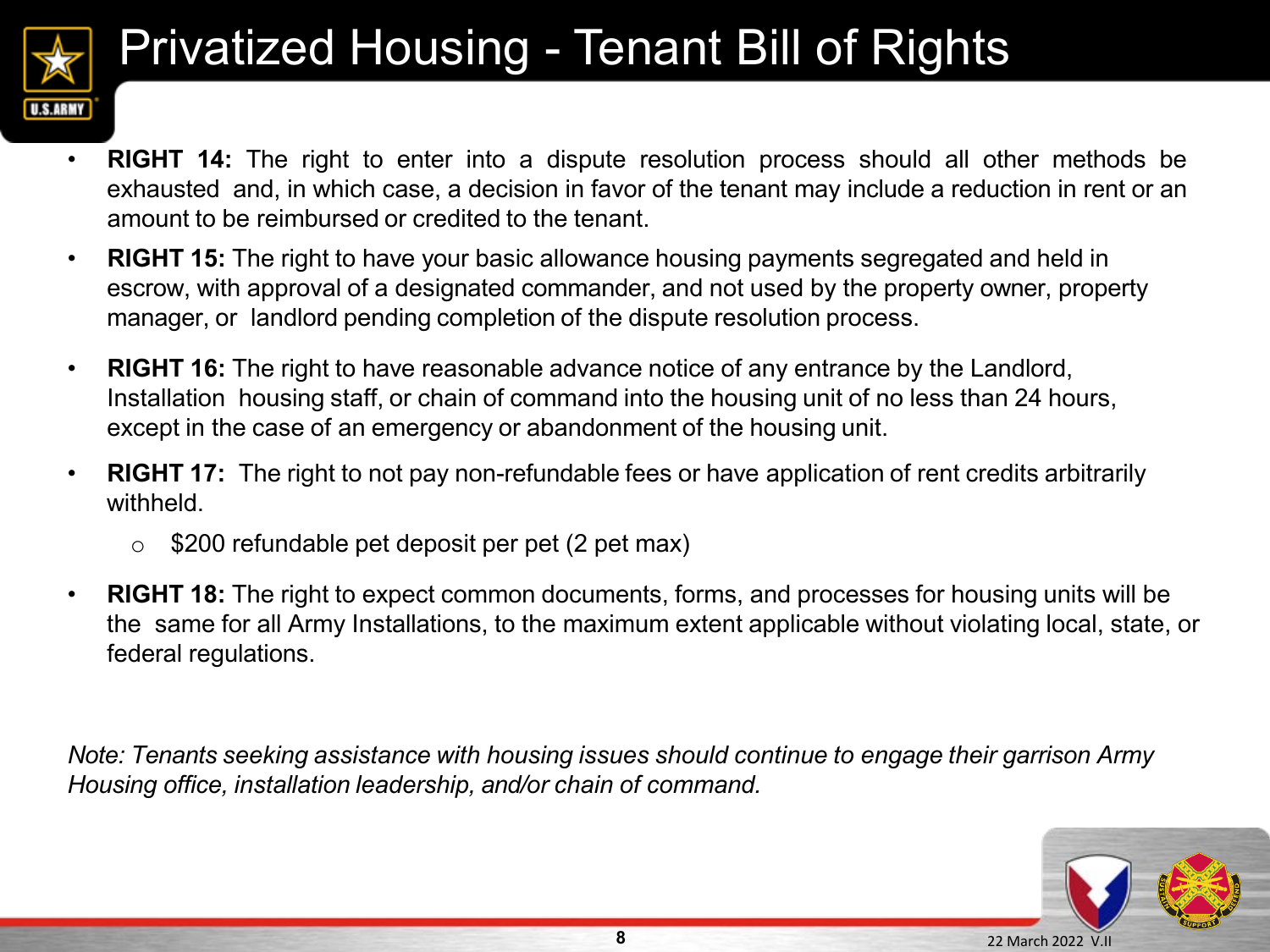

#### Garrison Housing Services Office (HSO)

The Military Housing Privatization Initiative Tenant Bill of Rights highlights five important responsibilities for Service Members and their Families while they reside in privatized family housing.

- **RESPONSIBILITY 1:** The responsibility to report in a timely manner any apparent environmental, safety, or health hazards of the home and any defective, broken, damaged, or malfunctioning building systems, fixtures, appliances, or other parts of the home, common areas, or related facilities to the landlord.
- **RESPONSIBILITY 2:** The responsibility to maintain standard upkeep of the home as instructed by the property management company.
- **RESPONSIBILITY 3:** The responsibility to conduct oneself as a tenant in a manner that will not disturb neighbors, and to assume responsibility for one's actions and those of a family member or guest in the housing unit or common areas, including the responsibility not to engage in any inappropriate, unauthorized, or unlawful activity in the home or common areas.
	- o The Resident Responsibility Guide provides specific information. See Resident Portal under special links.
	- **RESPONSIBILTY 4:** The responsibility to allow the landlord reasonable access to the rental home in accordance with the terms of the tenant lease agreement to make necessary repairs in a timely manner.
- **RESPONSIBILITY 5:** The responsibility to read all lease-related materials provided by the landlord and to comply with the terms of the lease agreement, lease addenda, and any associated rules and guidelines.

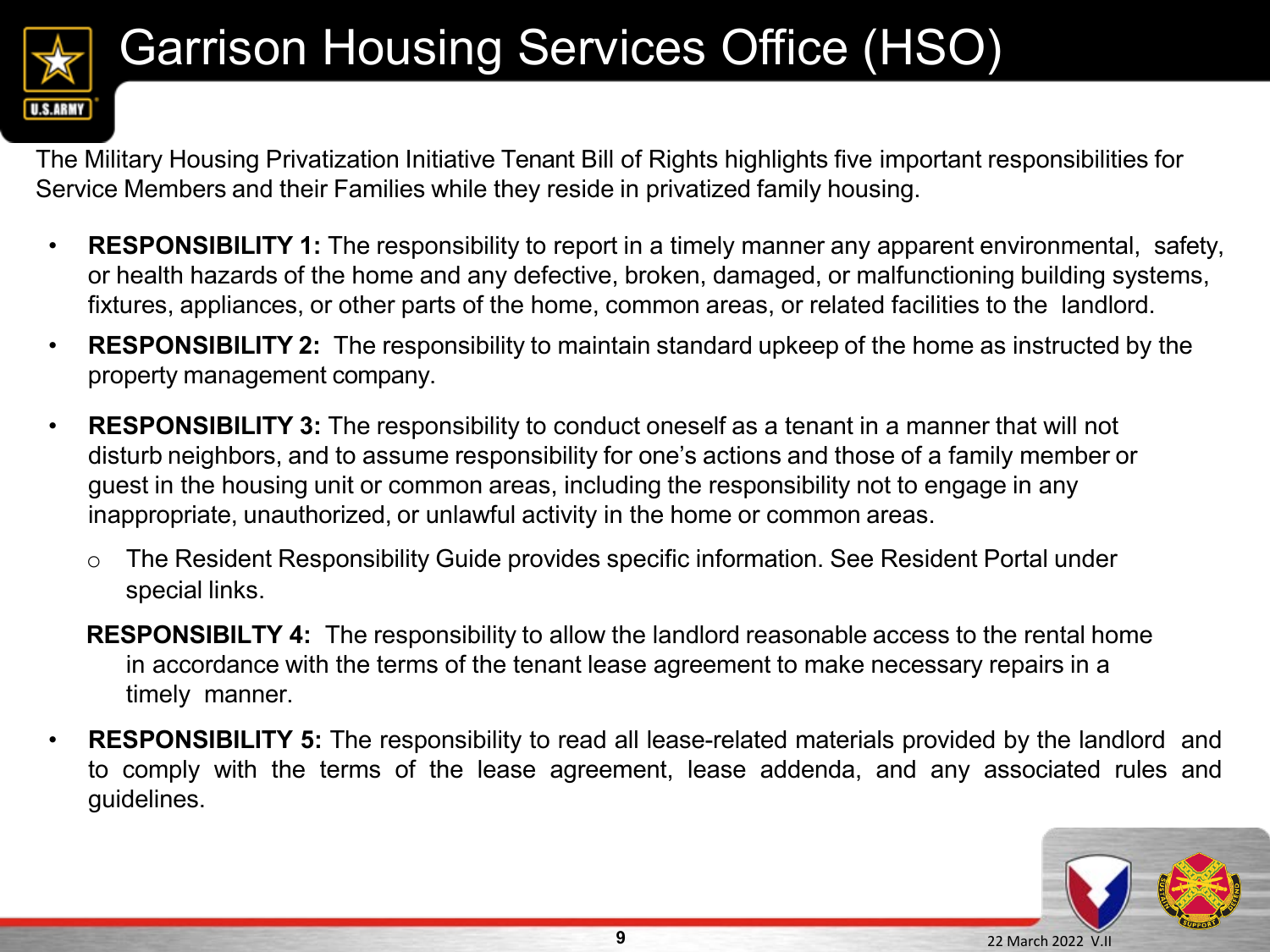

- The *informal dispute resolution process* is a measured approach intended to resolve disputes at the garrison level that may be used to resolve disputes pertaining to the lease as well as issues that fall outside the specific parameters of the lease document, such as personal property claims.
- The tenant may submit a completed *informal dispute resolution* request form with any documents that support the dispute to the AHO.
	- o An *informal dispute resolution* form is available at the AHO and on-line at <https://home.army.mil/rucker/index.php/about/garrison/>
	- o Tenants may also visit the garrison **Installation legal office** to seek assistance in completing the *informal dispute resolution* form.
	- $\circ$  The garrison commander will serve as the mediator between the property owner and tenant in an effort to resolve the dispute at the local level, normally within 10 business days

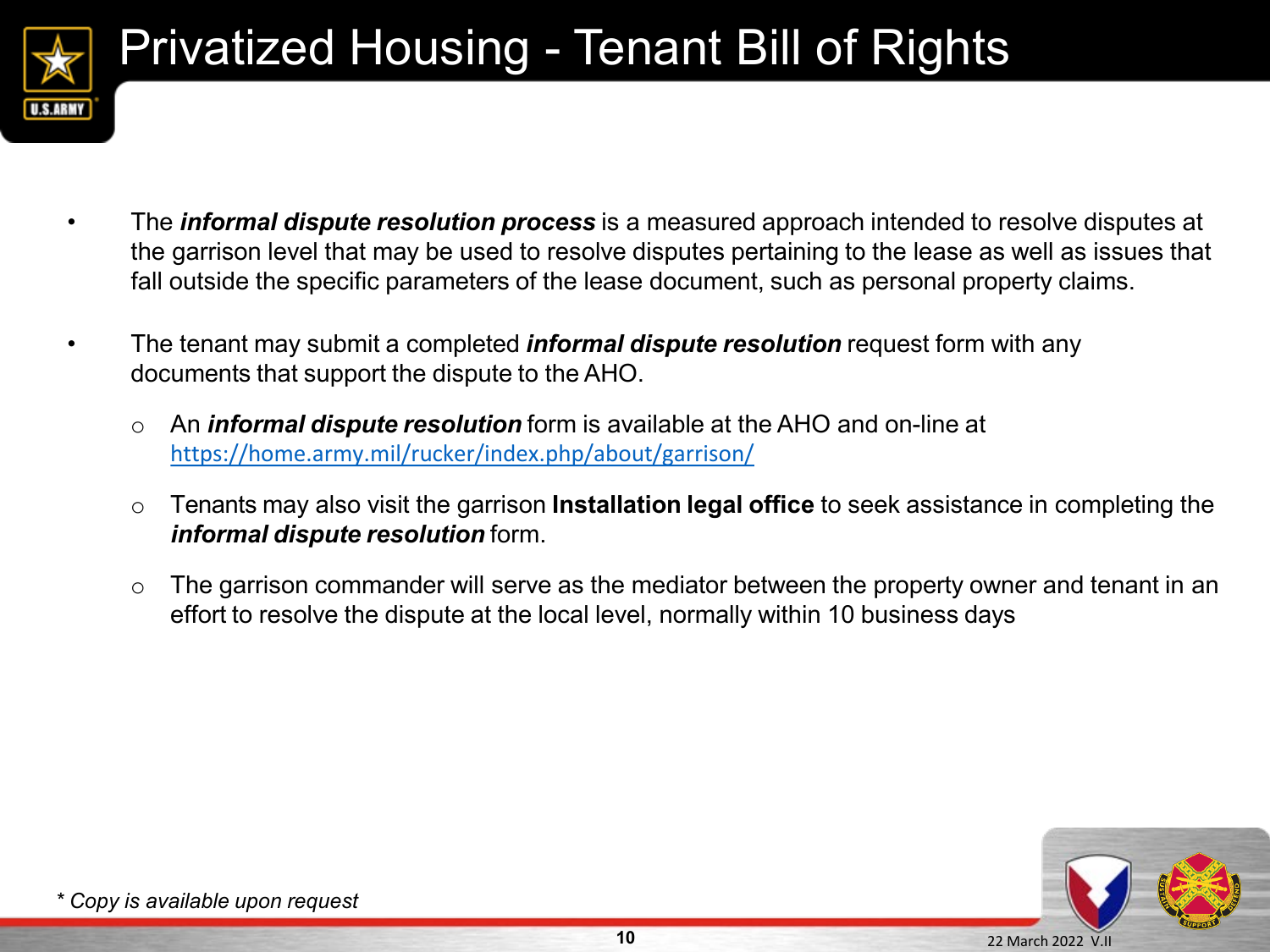

## Privatized Housing – Tenant Responsibilities

The *formal dispute resolution* process allows eligible tenants to obtain prompt and fair resolution of housing disputes concerning rights and responsibilities set forth in the lease that could not be resolved through the informal dispute process.

- o A f*ormal dispute resolution* form is available at the AHO and on-line at [https://home.army.mil/rucker/index.php/about/garrison/](https://home.army.mil/rucker/index.php/about/garrison)
- The tenant may submit a completed *formal dispute resolution* request form with any documents that support the dispute to the AHO. Tenants may also visit the Installation legal office to seek assistance in completing the *formal dispute resolution* form.
- The *formal dispute resolution* may include a home inspection. If the tenant fails to grant access to the premises for inspection the formal dispute resolution process shall terminate and no decision will be rendered.
- The HQ IMCOM Commanding General is the Deciding Authority and will generally render a decision within 30 days, but not later than 60 days.
- Tenants may request "rent segregation" for up to 60 days while the dispute is being reviewed.
- The *formal dispute resolution* eligibility is limited to military members, their spouse or other eligible individual who qualifies as a "tenant" as defined in 10 USC Section 2871.
- Tenants may seek legal advice or dispute resolution through any remedy available by law, except that Tenant and Owner shall not pursue such remedy available in law while a formal dispute resolution under this process is pending.

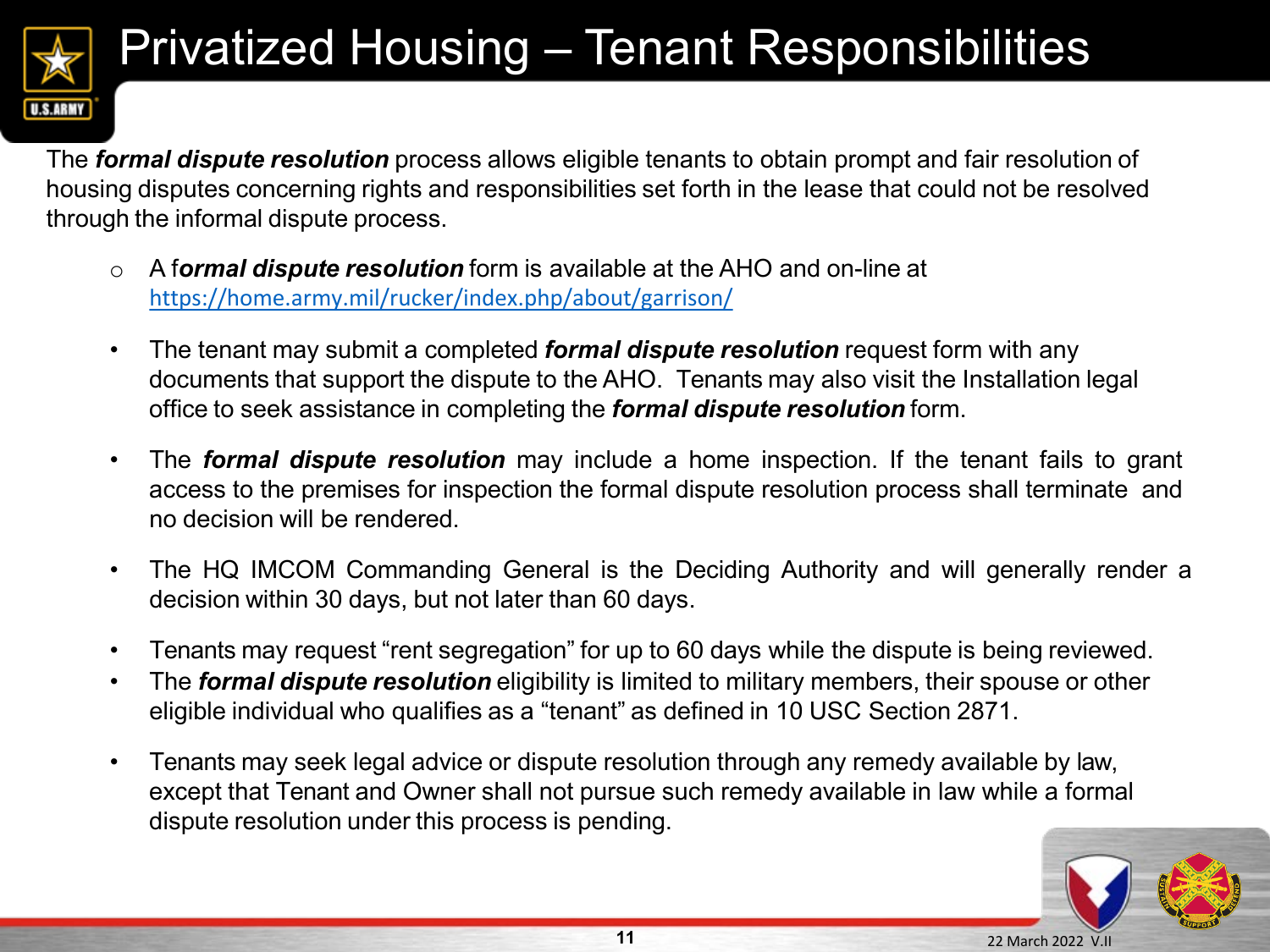

## Privatized Housing – Tenant Responsibilities

The goal of the HSO is to implement and maintain a high quality worldwide resource for relocation services that is innovative, comprehensive, and the first choice of information and support when Soldiers and families relocate.

- o Non-discriminatory listings of adequate and affordable rental and for-sale housing
- o Administration of the rental Partnership Program (RPP)
- o Counseling/referral on eligible installation services, i.e. legal, education, Exceptional Family Member Program
- o Preliminary inquiries to validate housing discrimination complaints
- o Liaison with community and government officials / organizations on and off post
- o Housing data exchange with other DoD housing offices
- o Home buying counseling
- o Landlord-tenant dispute resolution
- o Basic Allowance for Housing (BAH) data submission
- o Administrative assistance with utility company fees/deposits, connections, and billings
- o Informational briefings (in-and out-processing, entitlements) community outreach
- o Liaisons with Army Community Services in support of the Housing Relocation Assistance Program



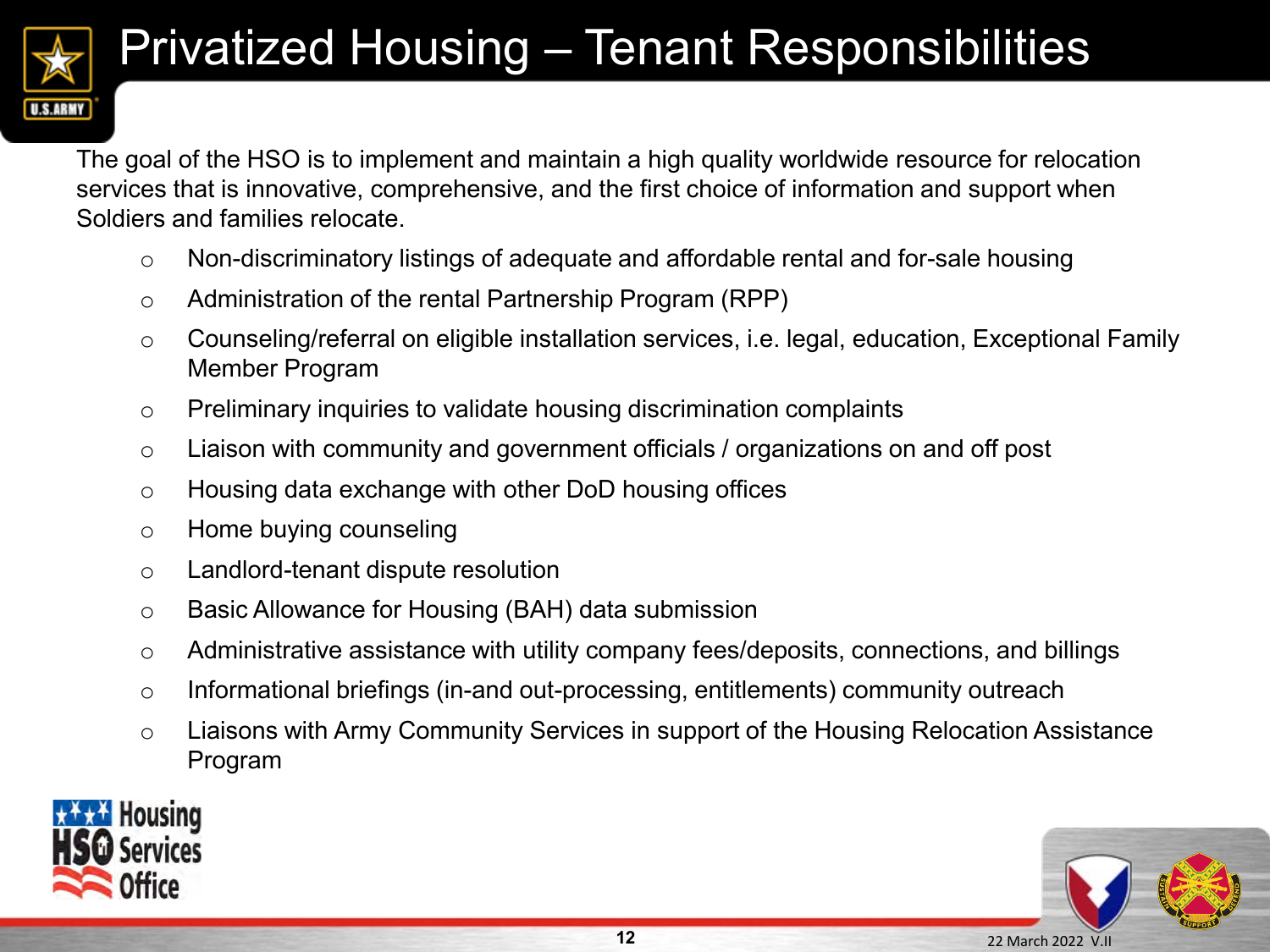

#### Garrison Housing Services Office (HSO)

- o Property inspections
	- □ NEW---Per FY20 National Defense Authorization Act (NDAA): If tenant is not available for preassignment walkthrough inspection, Housing Office must attend on tenant's behalf (RCI Installations only)
	- □ NEW---Per FY20 National Defense Authorization Act: The AHO shall initiate contact with resident 15 day and 60 days after move in regarding the satisfaction of the resident. (RCI Installation only)